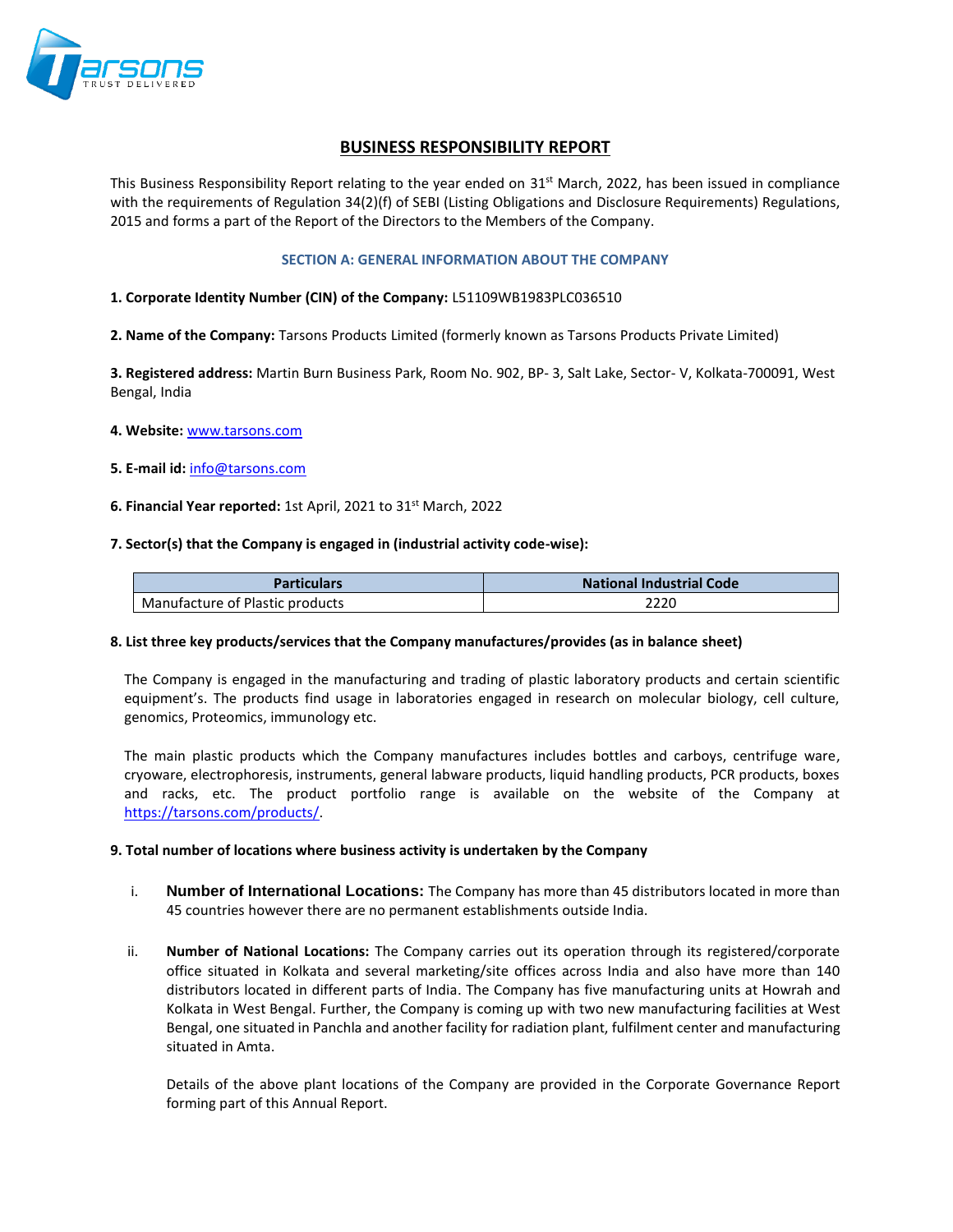

### **10. Markets served by the Company – Local/State/National/International**

In addition to the Indian markets, the Company also serves Europe, North America (USA and Canada), Central and Latin America, Middle East and Africa, South-East Asia and Oceania.

**--------------------------------------------------------------------------------------------------------------------------------------------------------**

#### **SECTION B: FINANCIAL DETAILS OF THE COMPANY**

**1. Paid up Capital (INR):** ₹ 10,64,12,562

**2. Total Turnover (INR):** ₹ 2991.90 million (Net)

**3. Total profit after taxes (INR):** ₹ 1006.64 million

### **4. Total Spending on Corporate Social Responsibility (CSR) as percentage of Net Profit (%):**

The Company has utilized ₹ 13.32 million on CSR activities during the financial year 2021-22 which amounts to 2% of the average net profits of the three immediately preceding years.

#### **5. List of activities in which expenditure in 4 above has been incurred:**

| Sl. No. | <b>Category</b>                                                                                                                | $\vert$ ₹ in million |
|---------|--------------------------------------------------------------------------------------------------------------------------------|----------------------|
|         | Promoting health care including preventing health care (Donation of KN-95   13.32<br>masks towards COVID-19 relief activities) |                      |

For more details, please refer **Annexure II** to Board's Report.

------------------------------------------------------------------------------------------------------------------------------------------------------

### **SECTION C: OTHER DETAILS**

#### **1. Does the Company have any Subsidiary Company/ Companies?**

The Company has formed a Wholly Owned Subsidiary Company named as Inlabpro Pte. Ltd having paid-up capital of USD 1 in Singapore on July 20, 2020. The Board members at its meeting held on 14th June, 2021 decided to wind up the Subsidiary as the Company has not been operational since its incorporation. Accordingly, an application for winding up has been filed and the same is under process.

### **2. Do the Subsidiary Company/Companies participate in the Business Responsibility (BR) Initiatives of the parent company? If yes, then indicate the number of such subsidiary company(s).**

Not Applicable.

**3. Do any other entity/entities (e.g. suppliers, distributors etc.) that the Company does business with, participate in the BR initiatives of the Company? If yes, then indicate the percentage of such entity/entities? [Less than 30%, 30-60%, More than 60%]** 

The Company does not mandate its suppliers/distributors to participate in the Company's BR initiatives. However, they are encouraged to adopt such practices and follow the concept of being a responsible business entity. ---------------------------------------------------------------------------------------------------------------------------------------------------------

#### **SECTION D: BUSINESS RESPONSIBILITY INFORMATION**

**1. Details of Director/Directors responsible for BR.**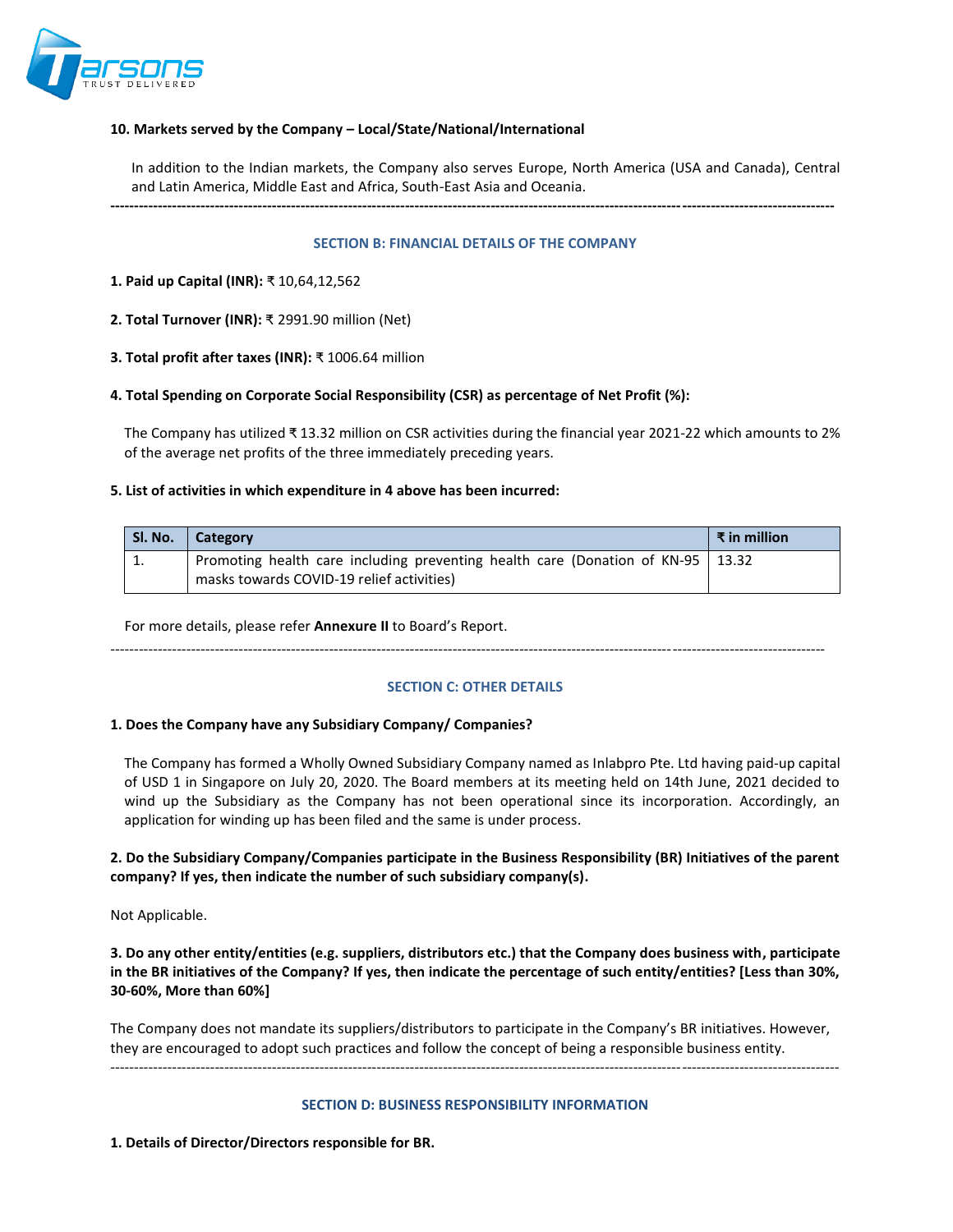

# **(a) Details of the Director responsible for implementation of the BR Policy**

- **1. DIN Number :** 06963013
- **2. Name :** Mr. Rohan Sehgal
- **3. Designation :** Whole Time Director

### **(b) Details of the BR head**

| No. | <b>Particulars</b>                 | <b>Details</b>   |
|-----|------------------------------------|------------------|
|     | <b>DIN Number</b>                  | 06963013         |
|     | Name                               | Mr. Rohan Sehgal |
|     | Whole Time Director<br>Designation |                  |
| 4   | Telephone number                   | 033 3522 0300    |
|     | Email id                           | info@tarsons.com |

### **2. Principle-wise BR Policy as per National Voluntary Guidelines:**

The nine (9) principles outlined in National Voluntary Guidelines are as follows:

| <b>P1</b>      | Businesses should conduct and govern themselves with Ethics, Transparency and Accountability.            |
|----------------|----------------------------------------------------------------------------------------------------------|
| <b>P2</b>      | Businesses should provide goods and services that are safe and contribute to sustainability throughout   |
|                | their life cycle.                                                                                        |
| P <sub>3</sub> | Businesses should promote the well-being of all employees.                                               |
| <b>P4</b>      | Businesses should respect the interests of, and be responsive towards all stakeholders, especially those |
|                | who are disadvantaged, vulnerable and marginalized.                                                      |
| <b>P5</b>      | Businesses should respect and promote human rights.                                                      |
| <b>P6</b>      | Businesses should respect, protect and make efforts to restore the environment.                          |
| <b>P7</b>      | Businesses, when engaged in influencing public and regulatory policy, should do so in a responsible      |
|                | manner.                                                                                                  |
| P <sub>8</sub> | Businesses should support inclusive growth and equitable development.                                    |
| P <sub>9</sub> | Businesses should engage with and provide value to their customers and consumers in a responsible        |
|                | manner.                                                                                                  |

### **(a) Details of compliance (Reply in Y/N)**

|                          |                                  | P                                                                     |              |   |                                                      |   |   |                                                                      |   |   |
|--------------------------|----------------------------------|-----------------------------------------------------------------------|--------------|---|------------------------------------------------------|---|---|----------------------------------------------------------------------|---|---|
| No.                      | <b>Questions</b>                 |                                                                       | P            | P | P                                                    | P | P | P                                                                    | P | P |
|                          |                                  |                                                                       | $\mathbf{2}$ | з | 4                                                    | 5 | 6 |                                                                      | 8 | 9 |
| $\mathbf{1}$             | Do you have Policy/Policies for  | Υ                                                                     | Y            | Υ | Υ                                                    | ۷ | γ | Υ                                                                    | ۷ | Υ |
| $\overline{\phantom{a}}$ | the<br>Policy<br>being<br>Has    | Y                                                                     | γ            | γ | ٧                                                    | v | ٧ |                                                                      |   | Y |
|                          | formulated<br>consultation<br>in |                                                                       |              |   |                                                      |   |   | The policies have been prepared based on relevant feedback/inputs    |   |   |
|                          | relevant<br>the<br>with          |                                                                       |              |   |                                                      |   |   | from internal stakeholders. Further, the Company shall engage with   |   |   |
|                          | stakeholders?                    |                                                                       |              |   |                                                      |   |   | the key external stakeholders and evaluate their feedback, which may |   |   |
|                          |                                  |                                                                       |              |   | help in making changes/improvements to the policies. |   |   |                                                                      |   |   |
| 3                        | Does the Policy conform to any   | Y                                                                     | ٧            | ٧ |                                                      |   |   |                                                                      | v | v |
|                          | national/international           |                                                                       |              |   |                                                      |   |   | The policy is based on National Voluntary Guidelines on Social,      |   |   |
|                          | standards? If yes, specify? (50  |                                                                       |              |   |                                                      |   |   | Environmental & Economical Responsibilities of Business released by  |   |   |
|                          | words)                           |                                                                       |              |   | Ministry of Corporate Affairs, Government of India.  |   |   |                                                                      |   |   |
| 4                        | Has the Policy being approved    |                                                                       |              |   |                                                      |   |   |                                                                      |   |   |
|                          | by the Board?                    |                                                                       |              |   |                                                      |   |   |                                                                      |   |   |
|                          | Is yes, has it been signed by    | Υ                                                                     | Υ            | Y | Y                                                    | Y | Υ | Y                                                                    | Υ |   |
|                          | MD/owner/CEO/appropriate         |                                                                       |              |   |                                                      |   |   |                                                                      |   |   |
|                          | <b>Board Director?</b>           |                                                                       |              |   |                                                      |   |   |                                                                      |   |   |
| 5                        | Does the company have a          | Υ                                                                     | γ            | Υ | Υ                                                    | ۷ | γ | Υ                                                                    | ۷ | Υ |
|                          | specified Committee of the       | The Director responsible for BR activities and BR head is responsible |              |   |                                                      |   |   |                                                                      |   |   |
|                          | Board/Director/Official<br>to    | for implementation of the Policy.                                     |              |   |                                                      |   |   |                                                                      |   |   |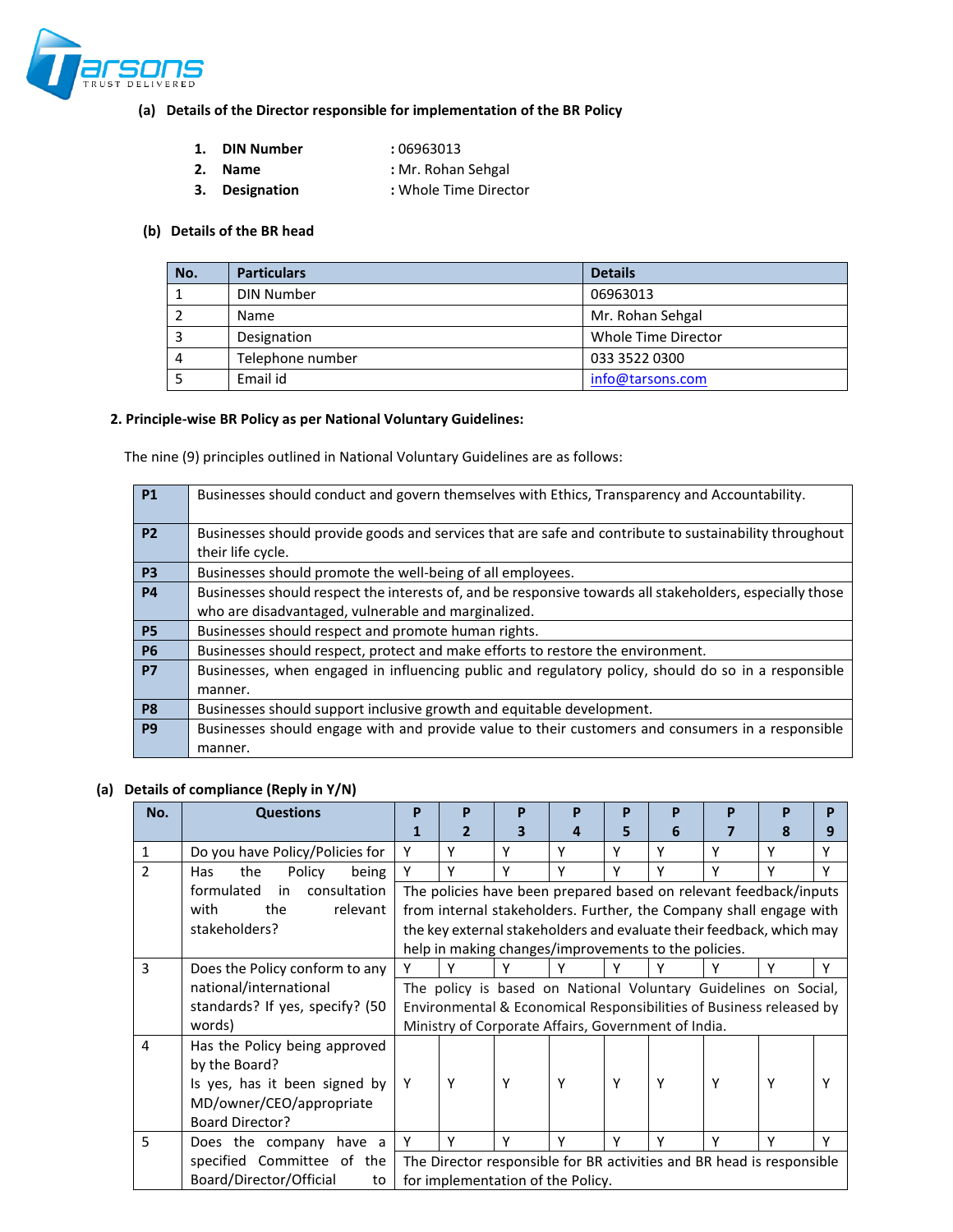

|                | oversee the implementation of<br>the Policy? |                                                                                                                                          |                                                                     |   |   |   |   |   |   |   |
|----------------|----------------------------------------------|------------------------------------------------------------------------------------------------------------------------------------------|---------------------------------------------------------------------|---|---|---|---|---|---|---|
| 6              | Indicate the link for the Policy             |                                                                                                                                          | The Policy is available on the website of the Company at            |   |   |   |   |   |   |   |
|                | to be viewed online?                         |                                                                                                                                          | www.tarsons.com.                                                    |   |   |   |   |   |   |   |
| $\overline{7}$ | Has the Policy been formally                 | Y                                                                                                                                        | Y                                                                   | Υ | Y | Υ | Y | Y | Y | Υ |
|                | communicated to<br>all<br>the                |                                                                                                                                          |                                                                     |   |   |   |   |   |   |   |
|                | relevant internal and external               |                                                                                                                                          |                                                                     |   |   |   |   |   |   |   |
|                | stakeholders?                                | The Policy has been posted on the Company's website for information<br>Ωf<br>stakeholders. For internal stakeholders, appropriate<br>all |                                                                     |   |   |   |   |   |   |   |
|                |                                              |                                                                                                                                          | communication means like Notice Boards, Circulation etc., are used. |   |   |   |   |   |   |   |
| 8              | Does the company have in-                    | Y                                                                                                                                        | Y                                                                   | Υ | Y | Y | ٧ | ۷ | Υ |   |
|                | house structure to implement                 |                                                                                                                                          |                                                                     |   |   |   |   |   |   |   |
|                | the Policy/ Policies?                        |                                                                                                                                          |                                                                     |   |   |   |   |   |   |   |
| 9              | Does the company have a                      | Y                                                                                                                                        | Y                                                                   | Y | Y | Y | Y | Y | Y | Y |
|                | redressal<br>grievance                       |                                                                                                                                          |                                                                     |   |   |   |   |   |   |   |
|                | mechanism related to the                     |                                                                                                                                          |                                                                     |   |   |   |   |   |   |   |
|                | Policy/policies<br>address<br>to             |                                                                                                                                          |                                                                     |   |   |   |   |   |   |   |
|                | stakeholders'<br>grievances                  |                                                                                                                                          |                                                                     |   |   |   |   |   |   |   |
| 10             | related to the Policy/Policies?              | N                                                                                                                                        | N                                                                   | N | N | N | N | N | N | N |
|                | Has the company carried out                  |                                                                                                                                          |                                                                     |   |   |   |   |   |   |   |
|                | independent audit/ evaluation                |                                                                                                                                          |                                                                     |   |   |   |   |   |   |   |
|                | of the working of this Policy by             | The Policies are evaluated internally from time to time and updated<br>whenever required.                                                |                                                                     |   |   |   |   |   |   |   |
|                | an internal or external agency?              |                                                                                                                                          |                                                                     |   |   |   |   |   |   |   |
|                |                                              |                                                                                                                                          |                                                                     |   |   |   |   |   |   |   |

### **(b) If answer to the question at serial number 1 against any principle, is 'NO', please explain why: (Tick up to 2 options):**

| No.           | <b>Questions</b>                                                                                                                      |                       |  |  | P |                  |  |  |  |
|---------------|---------------------------------------------------------------------------------------------------------------------------------------|-----------------------|--|--|---|------------------|--|--|--|
|               |                                                                                                                                       | 5<br>3<br>6<br>7<br>4 |  |  | 8 | $\mathbf \Omega$ |  |  |  |
|               | The company has not understood the Principles.                                                                                        |                       |  |  |   |                  |  |  |  |
| $\mathcal{P}$ | The company is not at a stage where it finds itself in a position to<br>formulate and implement the policies on specified principles. |                       |  |  |   |                  |  |  |  |
| 3             | The company does not have financial or manpower resources available<br>for the task.                                                  | Not applicable        |  |  |   |                  |  |  |  |
| 4             | It is planned to be done within next 6 months.                                                                                        |                       |  |  |   |                  |  |  |  |
| 5             | It is planned to be done within the next 1 year.                                                                                      |                       |  |  |   |                  |  |  |  |
| 6             | Any other reason (please specify).                                                                                                    |                       |  |  |   |                  |  |  |  |

### **3. Governance related to BR**

### **(a) Indicate the frequency with which the Board of Directors, Committees of the Board or CEO assess the BR performance of the Company. Within 3 months, 3-6 months, annually, more than 1 year?**

The equity shares of the Company were listed on the Stock Exchanges (BSE Limited and National Stock Exchange of India Limited) w.e.f. 26th November, 2021 and the formulation of Business Responsibility Report has become applicable to the Company from FY 2021-22 based on the market capitalisation of the Company. The Management shall monitor the BR initiatives and BR performance of the Company to be complied in the BR report, annually, which shall form part of the Annual Report every year and shall be placed before the Board for their approval, every year.

**(b) Does the Company publish a BR or a Sustainability Report? What is the hyperlink for viewing this report? How frequently it is published?**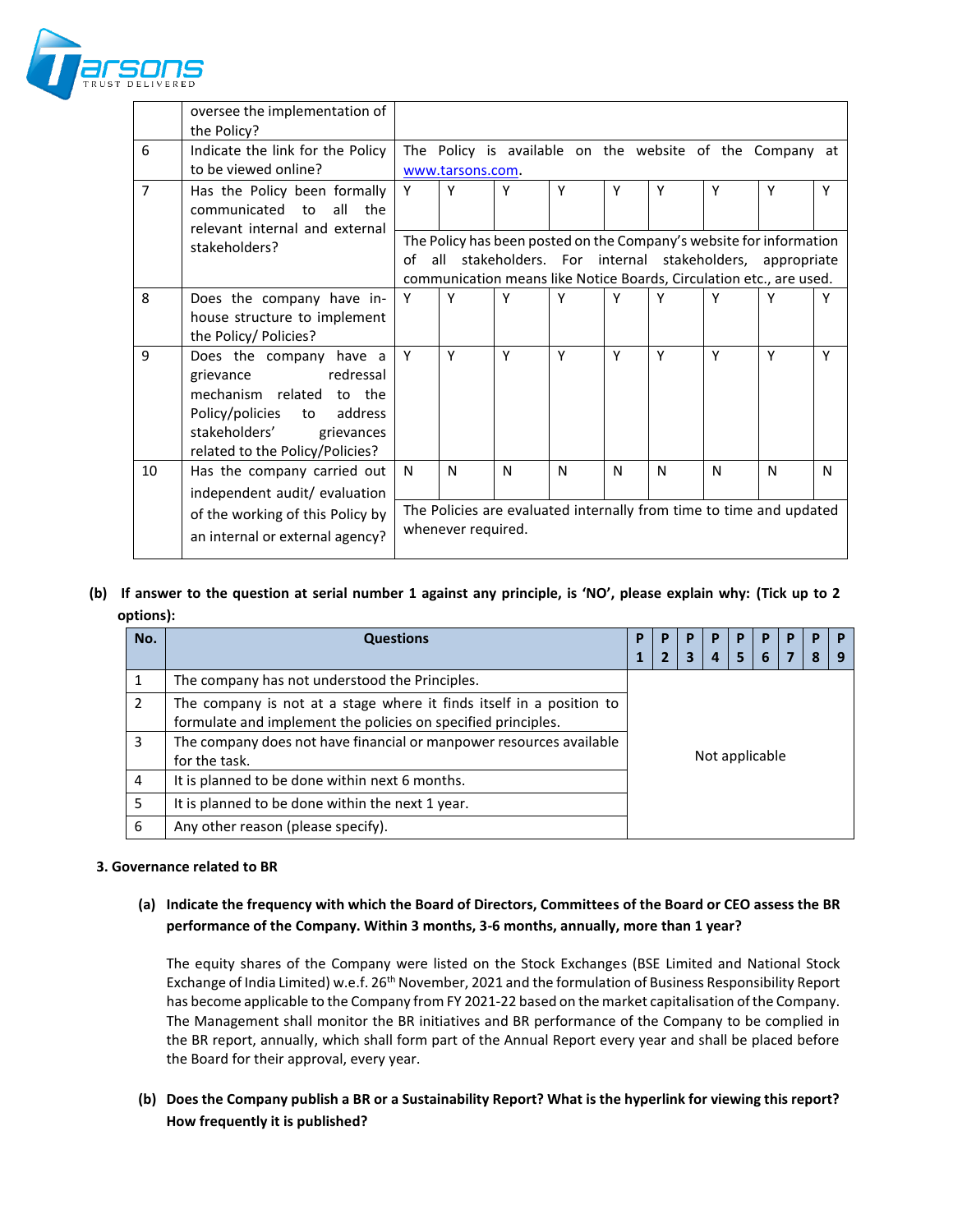

The equity shares of the Company were listed on the Stock Exchanges (BSE Limited and National Stock Exchange of India Limited) w.e.f. 26<sup>th</sup> November, 2021 and thus the requirement of publishing the Business Responsibility Report was not applicable to the Company for previous financial years.

The Company is publishing the Business Responsibility Report for FY 2021-22 and the said report will be part of Annual Report for FY 2021-22 and will be available on Company's website at [www.tarsons.com.](http://www.tarsons.com/)

---------------------------------------------------------------------------------------------------------------------------------------------------------

#### **SECTION E: PRINCIPLE-WISE PERFORMANCE**

# **PRINCIPLE 1: BUSINESSES SHOULD CONDUCT AND GOVERN THEMSELVES WITH ETHICS, TRANSPARENCY AND ACCOUNTABILITY**

**1. Does the policy relating to ethics, bribery and corruption cover only the Company? Yes/No. Does it extend to the Group/Joint Ventures/Suppliers/Contractors/NGOs/Others?**

The Company has in place an Anti-Corruption Policy and an Ethics Policy which is primarily applicable to the internal stakeholders of the Company. The Company has also put in place a Whistle Blower Policy which provides a platform to these stakeholders for reporting suspected unethical behavior, malpractices, wrongful conduct, fraud, violation of company's policy without fear of reprisal and is helpful in eliminating any kind of wrongful conduct in the system. The suppliers/contractors/business associates dealing with the Company are also encouraged to maintain ethical standards in all their practices.

# **2. How many stakeholder complaints have been received in the past financial year and what percentage was satisfactorily resolved by the management? If so, provide details thereof, in about 50 words or so.**

The Company has in place different mechanisms for receiving and dealing with complaints from different stakeholders' viz. shareholders, customers, employees, vendors, etc. During the FY 2021-22, the Company did not receive any complaints in relation to ethics, bribery and corruption, however, 488 complaints were received from investors/shareholders and majority of complaints were related to Initial Public Offer (IPO) queries from investors/shareholders which were duly responded within a time bound manner and no complaints were pending to be resolved as at the end of the year.

# **PRINCIPLE 2: BUSINESSES SHOULD PROVIDE GOODS AND SERVICES THAT ARE SAFE AND CONTRIBUTE TO SUSTAINABILITY THROUGHOUT THEIR LIFE CYCLE**

## **1. List up to 3 of your products or services whose design has incorporated social or environmental concerns, risks and/or opportunities.**

The Company manufactures disposable plastic labware, centrifuge ware, cryo labware, liquid handling system, safety products and instruments and possesses expertise in plastic molding and have a sound knowledge of latest and inventive laboratory techniques, thus each of the products are customized to the laboratory needs. The name 'Tarsons' is synonymous with creativity, togetherness, quality and service and thus the Company has been creating breakthrough solutions for the scientific community, with the design of future in mind. The Company strives to ensure that products supplied are in conformity with customer's specifications, use of safe and legally permissible raw materials, with strict adherence to quality standards and controls.

The Company is expanding and strengthening its market position, balancing commercial ambitions with environmental concern. The Company constantly is working on innovations and introduces products that reduces environmental impact. Sustainability is at the heart of the Company and being environmentally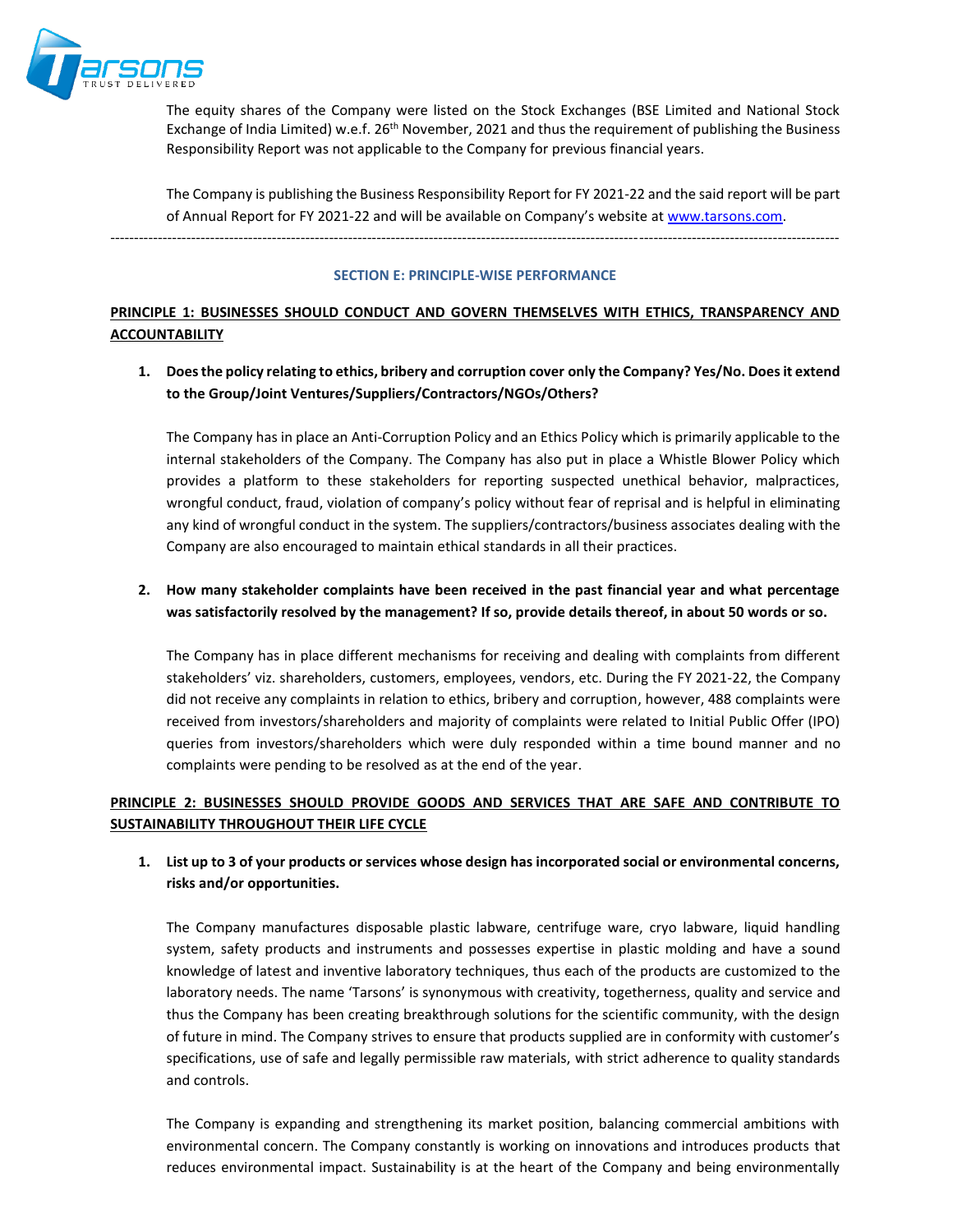

conscious, the Company is committed to creating, maintaining and ensuring a safe & clean environment. The Company is ISO 13485: 2016 and ISO 9001: 2015 certified and endeavors to provide products and services, which are sustainable throughout their life cycle and tries to ensure that no damage is caused to the environment.

- **2. For each such product, provide the following details in respect of resource use (energy, water, raw, material etc.) per unit of product (optional):**
	- **(a) Reduction during sourcing/production/distribution achieved since the previous year throughout the value chain?**

The Company applies its unparalleled innovation and expertise in research and development, and combines that with engineering dexterity to create state of the art Plastic Labware and Life Science products. The Company's sincere efforts in pursuing research in the fields of quality injection molding, rigorous QA/QC proceedings, and the integration of robotics in manufacturing, yields high quality products. The Company has also undertaken other initiatives and energy efficient measures at its office premises such as use of LED lights.

**(b) Reduction during usage by consumers (energy, water) has been achieved since the previous year?**

There are no specific standards to ascertain the same.

# **3. Does the company have procedures in place for sustainable sourcing (including transportation)? If yes, what percentage of your inputs was sourced sustainably? Also, provide details thereof, in about 50 words or so.**

Yes, the Company focuses on sustainable procurement practices. The Company considers aspects of safety and environment in addition to commercial considerations while selecting its suppliers. The Company deals in superior high quality medical grade which are available outside India. More than 75% raw material comes from USA and Europe.

No formal study has been undertaken to ascertain the percentage of inputs sourced sustainably.

- **4. Has the company taken any steps to procure goods and services from local and small producers, including communities surrounding their place of work?**
	- **(a) If yes, what steps have been taken to improve their capacity and capability of local and small vendors?**

The Company strives to procure materials and avail services from local vendors/suppliers, without compromising on quality and products. Company's Supplier selection, assessment and evaluation process includes elements of sustainability. Local and small producers form an integral part of our supply chain ecosystem and are supported on their working capital with timely payments and their profitability with very reasonable pricing. These allow them to expand their capacity with an increase in our demand. They also get a regular push on their competency and quality through technical interactions that help them improve continually. The Company tries to procure from local partners which are generally Micro, Small & Medium Enterprise ('MSME') vendors.

**5. Does the company have a mechanism to recycle products and waste? If yes, what is the percentage of recycling of products and waste (separately as <5%, 5-10 %,> 10%). Also, provide details thereof, in about 50 words or so.**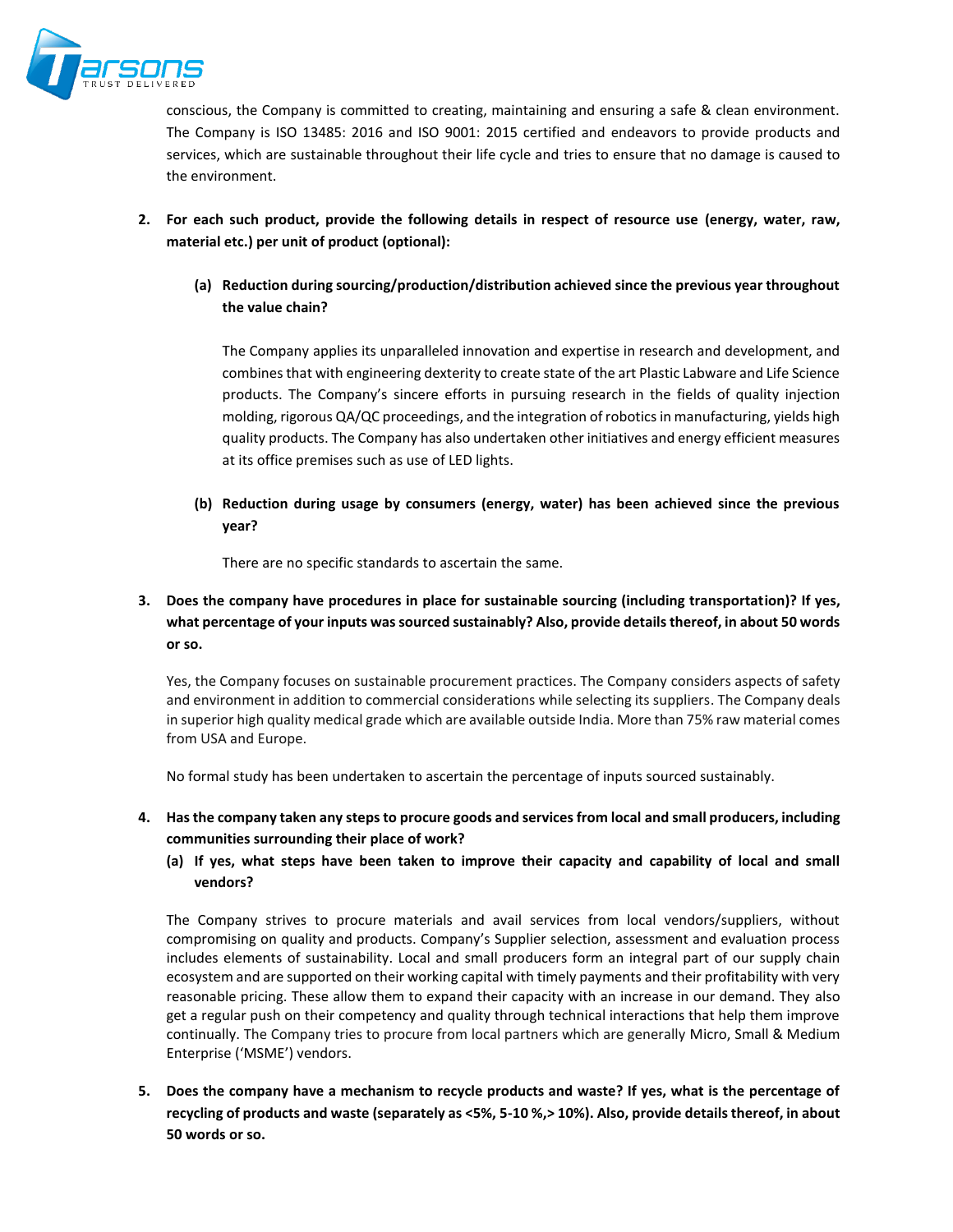

Our production processes aim at highest resource efficiency in converting as much raw materials as possible into products and thus minimizing waste volumes. We consider resource efficiency a foundation of our business model.

#### **PRINCIPLE 3: BUSINESSES SHOULD PROMOTE THE WELL-BEING OF ALL EMPLOYEES**

The Company is committed to provide a safe and healthy work environment to all the employees and enables them to realize their full potential. Details are mentioned below:

- **i. Please indicate the total number of employees-** 556
- **ii. Please indicate the total number of employees hired on temporary/ contractual/ casual basis-** Nil
- **iii. Please indicate the number of permanent women employees-** 13
- **iv. Please indicate the number of permanent employees with disabilities-** Nil
- **v. Do you have an employee association that is recognized by management-** No
- **vi. What percentage of permanent employees is members of this recognized employee association?** NA
- **vii. Please indicate the Number of complaints relating to child labour, forced labour, involuntary labour, sexual harassment in the financial year and pending, as on the end of the financial year-**

The Company's Policy prohibits engaging of any child labour or involuntary labour. Thus, there are no complaints relating to the same.

The Company has adopted a Policy on prevention, prohibition and redressal of sexual harassment at the workplace in line with the provisions of the Sexual Harassment of Women at Workplace (Prevention, Prohibition and Redressal) Act, 2013. During the year no complaints relating to sexual harassment were reported.

| No. | Category                                           | complaints filed<br>No of<br>during the financial year | No of complaints pending<br>as on end of the financial<br>year |
|-----|----------------------------------------------------|--------------------------------------------------------|----------------------------------------------------------------|
| A   | Child labour, forced labour,<br>involuntary labour | <b>NIL</b>                                             | <b>NIL</b>                                                     |
| B   | Sexual harassment                                  | <b>NIL</b>                                             | <b>NIL</b>                                                     |
| C   | Discriminatory employment                          | <b>NIL</b>                                             | <b>NIL</b>                                                     |

### **viii. What percentage of your under mentioned employees were given safety & skill up-gradation training in the last year?**

The Company from time to time provide training on safety awareness to the factory workers as well as the other employees of the Company.

| No. | Category                           | <b>Safety</b> | <b>Skill</b> |  |  |  |  |
|-----|------------------------------------|---------------|--------------|--|--|--|--|
| A   | Permanent Employees                | 90%           |              |  |  |  |  |
| B   | Permanent Women Employees          | 90%           |              |  |  |  |  |
|     | Casual /temporary/ contractual     | NA            |              |  |  |  |  |
|     | Employees                          |               |              |  |  |  |  |
|     | <b>Employees with Disabilities</b> | ΝA            |              |  |  |  |  |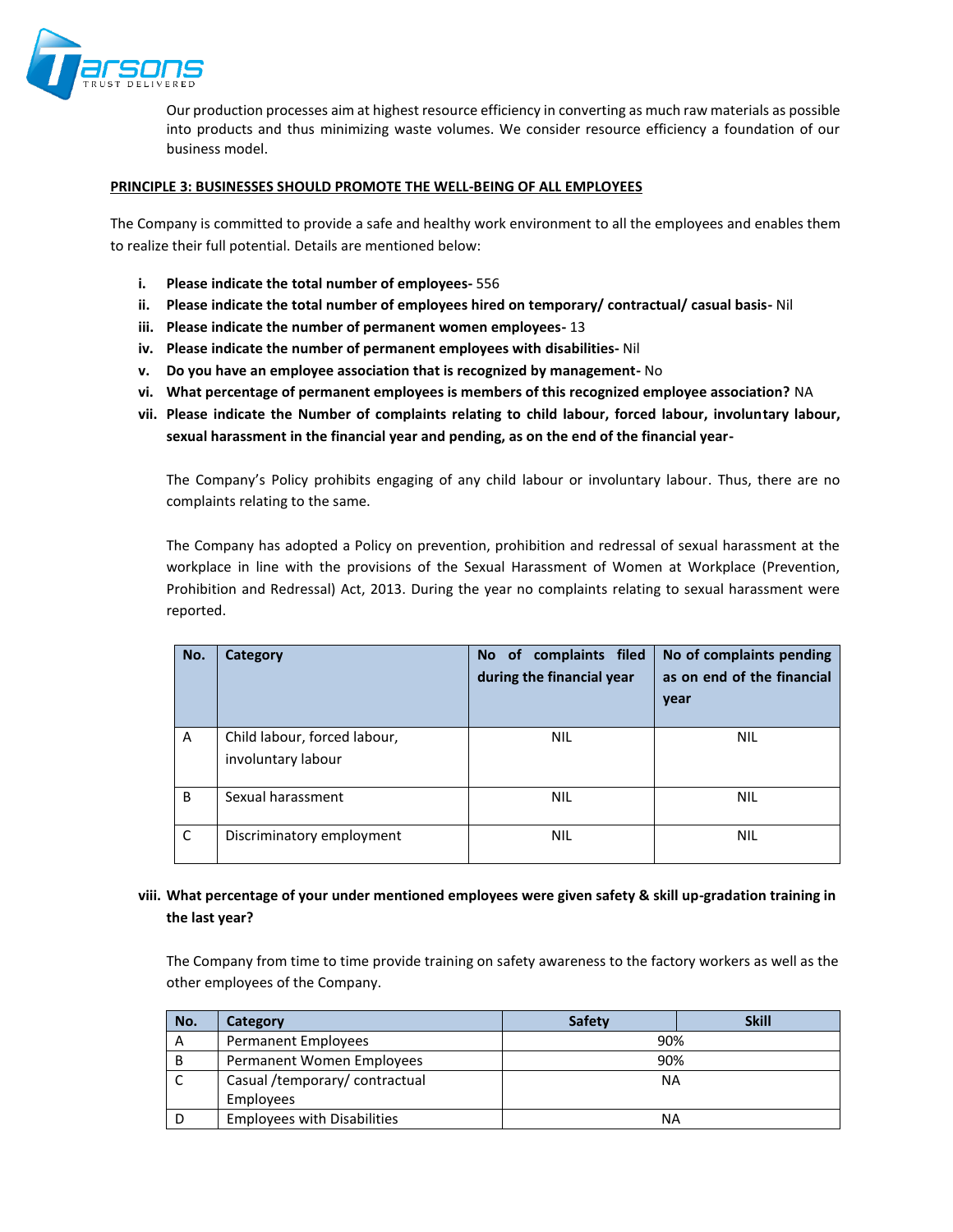

# **PRINCIPLE 4: BUSINESSES SHOULD RESPECT THE INTERESTS OF, AND BE RESPONSIVE TOWARDS ALL STAKEHOLDERS, ESPECIALLY THOSE WHO ARE DISADVANTAGED, VULNERABLE AND MARGINALIZED**

### **1. Has the company mapped its internal and external stakeholders? Yes/no**

The Company is responsive towards all stakeholders and has mapped its internal and external stakeholders in a way which is mutually beneficial. Maintaining relationship with stakeholders is a business imperative for the Company.

## **2. Out of the above, has the Company identified the disadvantaged, vulnerable & marginalized stakeholders?**

Except of the identifying and maintaining a list of MSME vendors, which is required statutorily, the Company is currently in the process of creating a definition of disadvantaged, vulnerable & marginalised stakeholders. Post which the Company would start identifying the same within the stakeholders it works/ interacts with.

**3. Are there any special initiatives taken by the company to engage with the disadvantaged, vulnerable & marginalized stakeholders? If so, provide the details thereof, in about 50 words or so.**

No, except for the ones that are statutorily required under relevant regulations.

### **PRINCIPLE 5: BUSINESSES SHOULD RESPECT AND PROMOTE HUMAN RIGHTS.**

# **1. Does the policy of the Company on human rights cover only the Company or extend to the Group/ Joint Ventures/ Suppliers/ Contractors/ NGOs/ Others?**

The Company promotes awareness of the importance of respecting human rights within its value chain and discourages instances of abuse. It prohibits the use of forced or compulsory labour at all our units and discourage the same with our business associates. The suppliers, contractors etc. dealing with the Company is always encouraged to maintain ethical standards in all their practices. The Company applies principles of equal opportunity, fair treatment and zero tolerance for any form of unlawful discrimination or harassment of employees including sexual harassment.

The principles of Human Rights are ensured through the following Policies of the Company- Code of Conduct for Employees and Parties dealing with the Company, Ethics Policy and various other internal policies protecting the rights and interest of the employees.

## **2. How many stakeholder complaints have been received in the past financial year and what percentage was satisfactorily resolved by the management?**

No complaints were received pertaining to human rights violation during the reporting period.

#### **PRINCIPLE 6: BUSINESSES SHOULD RESPECT, PROTECT AND MAKE EFFORTS TO RESTORE THE ENVIRONMENT**

## **1. Does the policy related to Principle 6 cover only the Company or extend to the Group/ Joint Ventures/ Suppliers/ Contractors/ NGOs/ Others?**

The Company aims to develop itself as a long term, sustainable business that delivers value for all its Stakeholders. For sustainable development, the management of the Company endeavors to strike proper balance between economic, social and environmental performance in dealings with various stakeholders of the Group, namely, customers, investors, lenders, deposit holders and the society.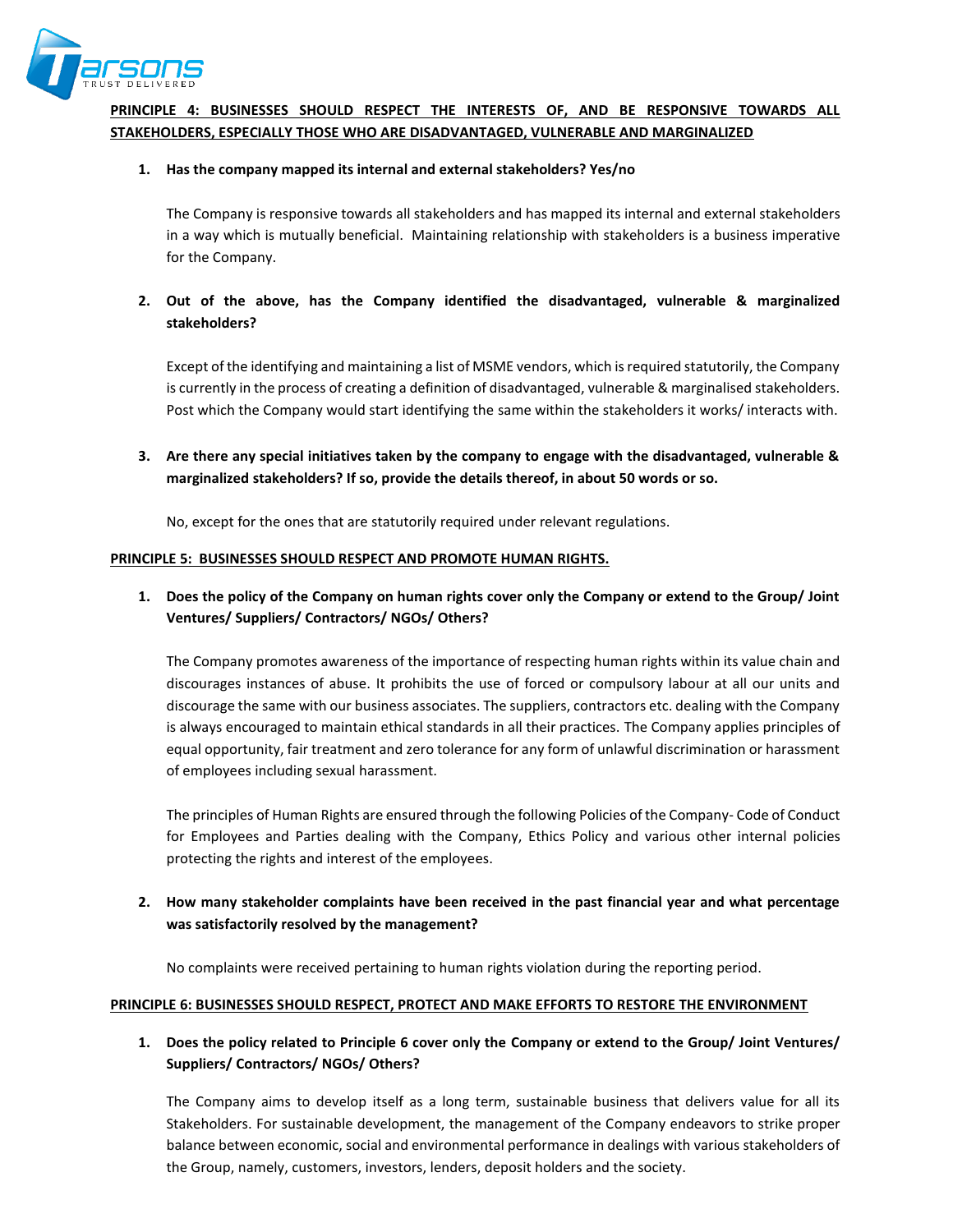

The Company has focused on safety as a value-led concept by inculcating a sense of ownership at all levels and driving behavioral change towards creation of a safety culture. In line with this, the Company has formulated an Environment Policy to ensure a unified and common approach to the dimensions of Business Responsibility and environmental needs across the Company and is applicable to all employees and executives and all the business unit operations of the Company. The Company makes its best efforts to impress upon other entities in the value chain and its other stakeholders to participate in the environmental initiatives depending upon their means and resources.

**2. Does the company have strategies/initiatives to address the global environmental issues such as climate change, global warming, etc? Y/N. if yes, please give hyperlink for webpage etc.**

The Company is in the process of adapting the same. As the initiatives evolve, the same would be available on the Company's website.

### **3. Does the Company identify and assess potential environmental risks? Y/N.**

Yes. The Company has constituted a Risk Management Committee, whose role, inter alia, is to formulate a framework for identification of internal and external risks, including environmental risks. The said Committee is responsible to ensure that appropriate methodology, processes and systems are in place to monitor and evaluate such environmental risks and devise measures to mitigate such risks, in the wake of changing industry dynamics and evolving complexity.

The Company has also formulated Environment Policy and Risk Management Policy to assess the same.

## **4. Does the Company have any project related to Clean Development Mechanism? If so, provide the details thereof, in about 50 words or so. Also if yes, whether any environmental compliance report is filed?**

No, the Company currently does not have any project related to Clean Development Mechanism.

## **5. Has the Company undertaken any initiatives on- clean technology, energy efficiency, renewable energy, etc. Y/N. If yes please give hyperlink for webpage etc.**

The Company is committed to utilizing renewable energy and towards this end is planning to install the rooftop solar panels to power its factories, which will help in reducing our carbon footprint and ensuring reduction in global warming, decreasing the burning of limited fossil fuels, curbing CO2 emissions, preventing pollution and keeping a check on obtuse deforestation. The details are provided in Board's Report.

## **6. Are the Emission/Waste generated by the Company within the permissible limits given by CPCB/SPCB for the financial year being reported?**

The Company follows the applicable environmental laws and regulations. The Company's emissions, effluents and waste are within Central and State Pollution Control Boards permissible limits.

### **7. Number of show cause/legal notices received from CPCB/SPCB which are pending (i.e. not resolved to satisfaction) as on end of Financial Year.**

There were no show cause/legal notices received from the pollution control authorities which are pending at the end of the financial year.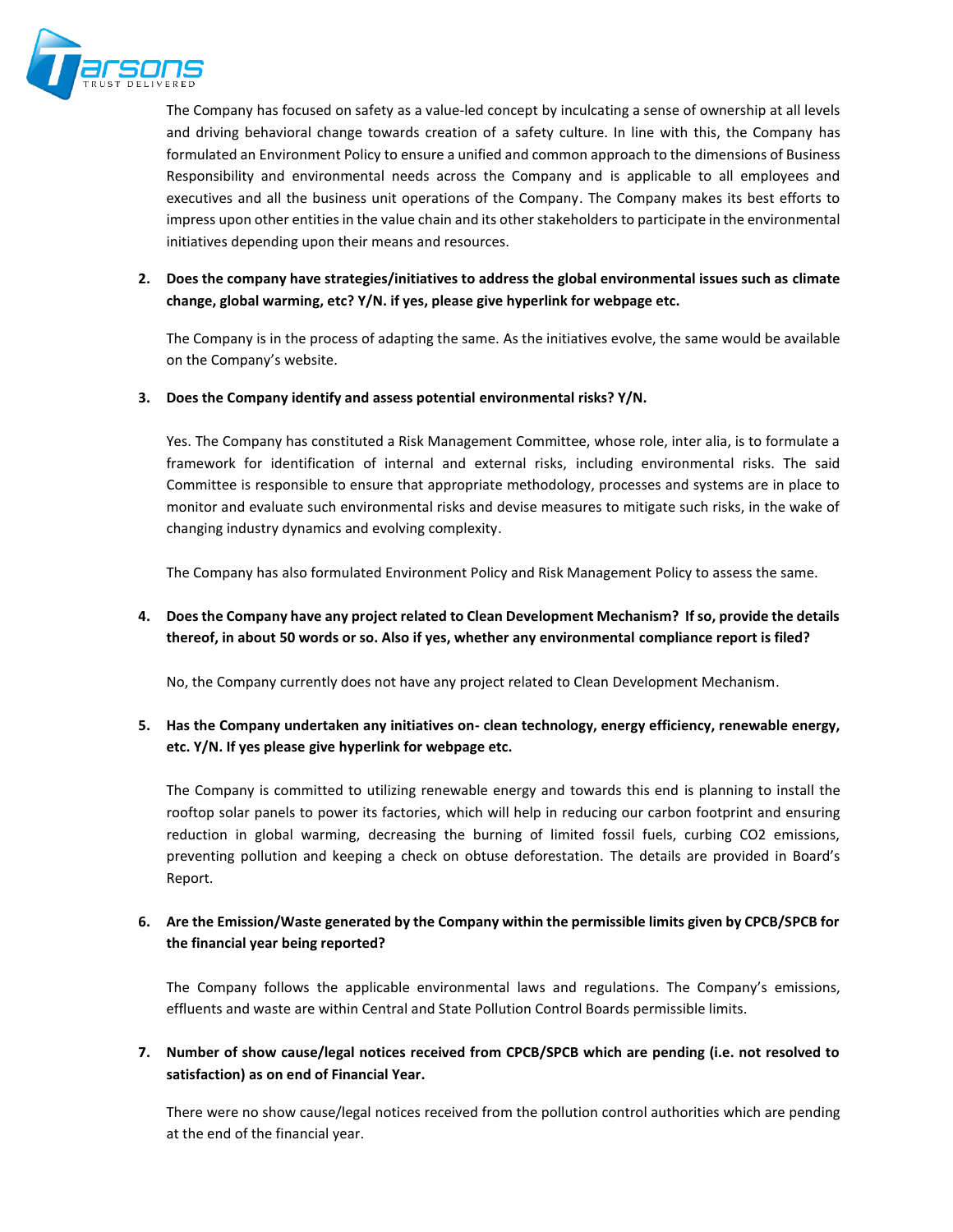

# **PRINCIPLE 7: BUSINESSES, WHEN ENGAGED IN INFLUENCING PUBLIC AND REGULATORY POLICY, SHOULD DO SO IN A RESPONSIBLE MANNER.**

- **1. Is your company a member of any trade and chamber or association? If yes, Name only those major ones that your business deals with:**
	- (a) Plastic Export Promotion Council
- **2. Have you advocated/lobbied through above associations for the advancement or improvement of public good? Yes/no; if yes specify the broad areas (drop box: governance and Administration, Economic Reforms, Inclusive Development Policies, Energy security, Water, Food Security, Sustainable Business Principles, others)**

The Company works closely with Industry Associations to advocate and pursue various causes that are in larger interests of industry, economy, society and the public.

#### **PRINCIPLE 8: BUSINESSES SHOULD SUPPORT INCLUSIVE GROWTH AND EQUITABLE DEVELOPMENT**

**1. Does the Company have specified programs/initiatives/projects in pursuit of the policy related to Principle 8? If yes details thereof.**

The Company has a CSR Policy to support community development, inclusive growth, and equitable development. The Company engages local units for its MSME procurement and strives to provide for equality by empowering people through capability-building and skill development. The Company extends its social responsibility and has spent Rs. 13.32 million towards CSR activities in FY 2021-22.

The details of specific CSR activities are given in **Annexure-II** to the Director's Report.

## **2. Are the programs/projects undertaken through in-house team/own foundation/external NGO/government structures/ any other organization?**

The aforesaid CSR programs are undertaken by the Company directly at present.

### **3. Have you done any impact assessment of your initiative?**

The Managing Director of the Company is personally involved in monitoring all the CSR activities of the Company on a regular basis. The CSR Committee internally performs an impact assessment of its initiatives to understand the efficacy of the programs and to gain insight for improving the design and delivery of future initiatives. However, no structural impact assessment is put in place at present.

### **4. What is your Company's direct contribution to community development projects- Amount in INR and the details of the project undertaken?**

During the year, the Company has utilized Rs. 13.32 million towards various CSR initiatives and projects. The details of the same are given in **Annexure-II** to the Director's Report.

## **5. Have you taken steps to ensure that this community development initiative is successfully adopted by the community? Please explain in 50 words, or so.**

All CSR projects and initiatives are driven by the needs of the community with the objective of sustainable community development. Regular monitoring of all community development initiatives is done to ensure the successful and effective adoption of these initiatives by the community.